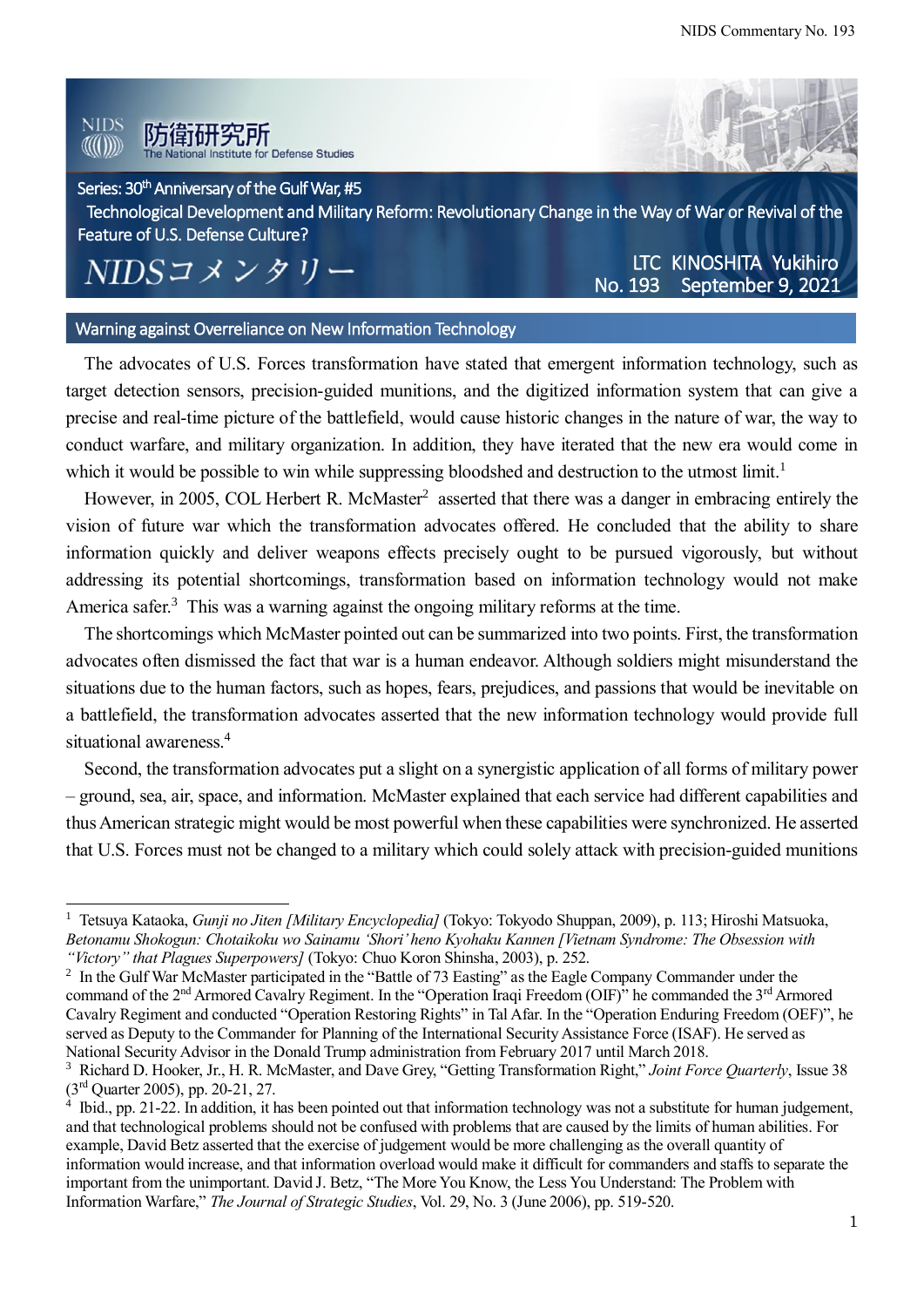via transformation. 5

This paper aims to reinforce McMaster's assertion by pointing out other issues including what he did not refer. In order to do so, based on previous research, this paper will first clarify why the transformation advocates exaggerate the potential of high technology. Next, by citing examples of U.S. Army reforms from the mid-1970s to the late 1980s, it will disprove the claim that emergent information technology causes historic changes.

### Why the Transformation Advocates Exaggerate the Potential of High Technology?

After the Gulf War, "Revolution in Military Affairs (RMA)" theory gained momentum. The RMA theorists often cited the assessment of the Gulf War that U.S. Forces defeated the Iraqi troops one-sidedly and collapsed their morale completely via high-tech weaponry.<sup>6</sup>

However, they exaggerated the potential of high technology. As research progressed since the mid-1990s, its limitations gradually became apparent.

Stephen Biddle<sup>7</sup> shows the reason why U.S. Forces were able to inflict catastrophic damage to the Iraqi Forces in the Gulf War. He asserts that it was because of the Iraqi low tactical skills besides the flexibility, initiative, and insight of U.S. soldiers to exploit the defensive mistakes. He concludes that, if a highly skilled adversary made no mistakes, or if U.S. Forces with low tactical skills were not able to exploit an opponent's mistakes, then there would not be one-sided results even if U.S. Forces were equipped with the high-tech weaponry.<sup>8</sup>

In addition, David Betz<sup>9</sup> points out that high technology does not have as big impact on land warfare as on air and naval warfare which has high technological dependence. Furthermore, he shows that high technology is not so effective in unconventional wars, such as the counter-insurgency and stability operations, as in conventional wars. 10

The root cause for exaggerating the potential of new technology is the almost self-righteous mindset against a background of excessive expectations for RMA.<sup>11</sup> This mindset can be divided into two parts.

The first is the mindset that disregards factors other than technology, even though it can be inferred that various factors influence the outcome of a battle. As mentioned earlier, McMaster pointed out that the human

<sup>&</sup>lt;sup>5</sup> Ibid., pp. 23-27.

<sup>6</sup> The following are representative of RMA Theory in the 1990s: Alvin and Heidi Toffler, *War and Anti-War: Survival at the Dawn of the 21st Century* (Boston: Little, Brown and Co., 1993); John Arquila and David Ronfeldt, "Cyberwar is Coming!," *Comparative Strategy*, Vol. 12, No. 2 (Spring 1993), pp. 141-165; James R. Fitzsimons and Jan M. Van Tol, "Revolution in Military Affairs," *Joint Force Quarterly*, No. 4 (Spring 1994), pp. 24-31; Martin C. Libicki, *What is Information Warfare?* (Washington, D.C.: National Defense University Press, 1995); Harlan K. Ullman and James P. Wade, *Shock and Awe: Achieving Rapid Dominance* (Washington, D.C.: National Defense University Press, 1996). The Army after the Cold War sought to transform itself into compact but dramatically improved combat-effective Forces through the use of cutting-edge technology.

 $\frac{7}{1}$  Stephen Biddle is currently a professor at Columbia University. He participated in the strategic evaluation team under the ISAF. His primary works include *Military Power: Explaining Victory and Defeat in Modern Battle* (Princeton and Oxford: Princeton University Press, 2004).

<sup>8</sup> Stephen Biddle, "Victory Misunderstood: What the Gulf War Tells Us about the Future of Conflict," *International Security*, Vol. 21, No. 2 (Autumn 1996), pp. 157-158, 161-164, 166-174.

<sup>&</sup>lt;sup>9</sup> David Betz is currently a professor at King's College London and a consultant to the research institutes at British Ministry of Defence. His primary works include *Cyberspace and the State: Towards a Strategy for Cyber-Power* (London: The International Institute for Strategic Studies, 2011).

<sup>&</sup>lt;sup>10</sup> Betz, "The More You Know, the Less You Understand," pp. 506, 511-513.

<sup>11</sup> Kataoka, *Gunji no Jiten*, pp. 115-116.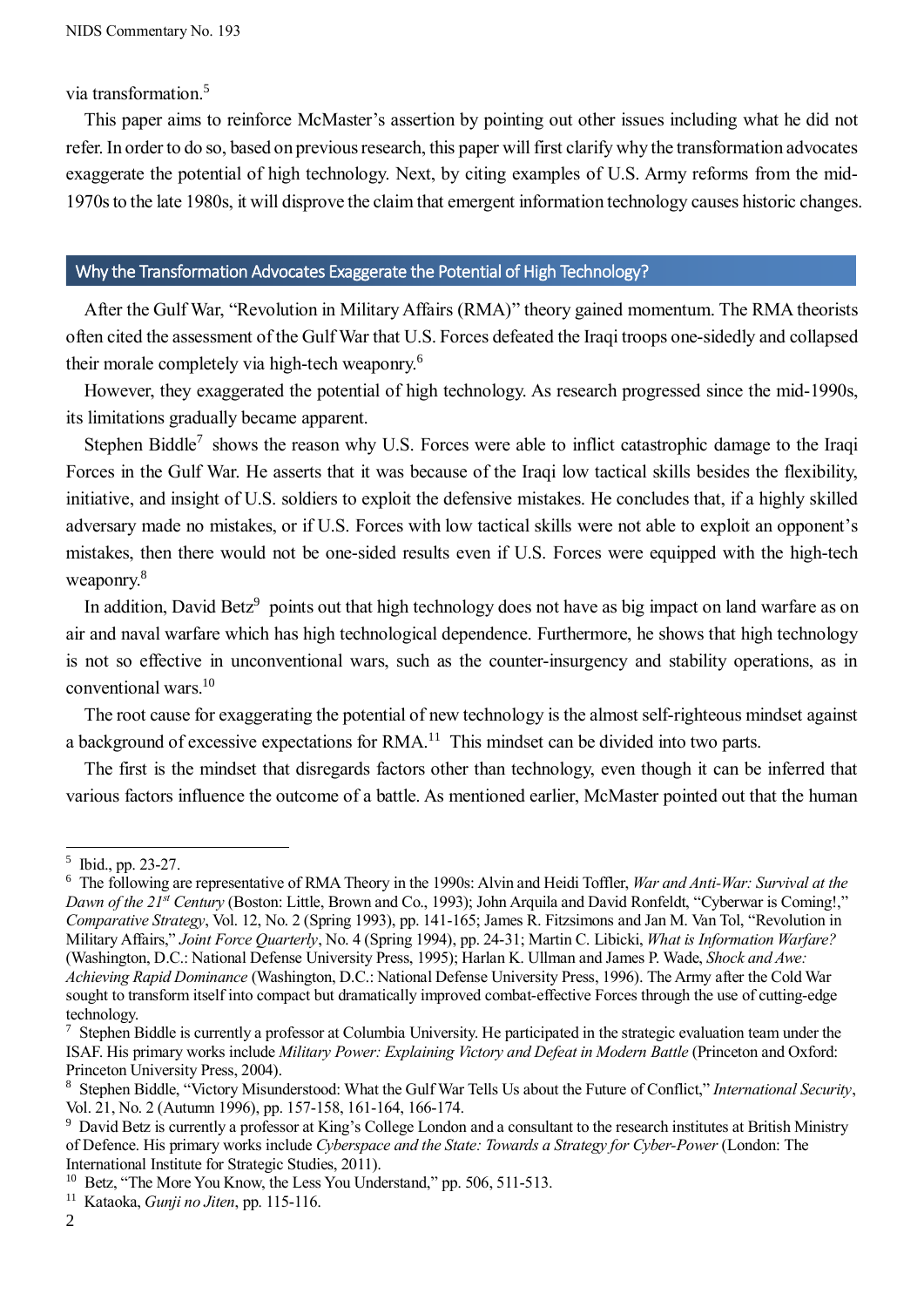factors on the battlefield were dismissed, but these were not the only things that RMA theorists dismissed. On this point, Biddle explains that no serious consideration was given to the mechanism for how three factors – offensive skill, defensive error, and advanced technology – interacted and affected the outcome of the Gulf War, and as a result, RMA enthusiasts misunderstood the potential and limitations of high technology.<sup>12</sup> Similarly, Williamson Murray<sup>13</sup> points out that the danger in the belief that high technology will offer U.S. Forces total battlespace dominance in the next century does not lie in the technology *per se*, but in the hubristic view that overestimates their technological superiority and disconnects what adversaries would think, want, and could do from consideration.<sup>14</sup>

The second is the mindset that lacks the historical perspective. In predicting how emergent technology would change battles, it is necessary to generalize as much as possible the potential and limitations of technology through historical research in order not to veer off in a biased direction. However, RMA theorists made little effort in this manner.<sup>15</sup> Biddle points out that RMA enthusiasts confused the thoughtful speculation on the future battles with an analysis of the Gulf War where the new technology was remarkably successful. Biddle criticizes RMA theorists for misreading the experience and misunderstanding the history of this war.<sup>16</sup>

# Driving Force behind U.S. Army Reform after the Vietnam War

Technology was not a key driver of U.S. Army innovation after the Vietnam War. In the late 1970s, the U.S. government implemented plans to introduce cutting-edge technology to U.S. Forces. By the mid-1980s, the high-tech weapons utilized in the Gulf War were successively realized.<sup>17</sup> The Army renewed its weapons system. However, GEN Donn A. Starry<sup>18</sup> and COL Huba Wass de Czege<sup>19</sup> concluded that the Army would not be able to win the next war by technology-centric reforms. 20

As a result of the debates over the "Active Defense" doctrine, the assertion became accepted that new technology would not be useful for solving operational problems, though it would help to solve tactical problems. The "Active Defense" doctrine published in 1976 was based on the idea of overcoming numerical disadvantages against the Warsaw Pact Forces by concentrating the firepower of the high-tech weapons.

<sup>&</sup>lt;sup>12</sup> Biddle, "Victory Misunderstood," pp. 174-175.

<sup>&</sup>lt;sup>13</sup> Williamson Murray is currently an emeritus professor at Ohio State University. He has worked as for the US government and military research institutions. His major works include *The Making of Strategy, Rulers, States, and War* (New York: Cambridge University Press, 1994).

<sup>14</sup> Williamson Murray, *War, Strategy and Military Effectiveness* (New York: Cambridge University Press, 2011), pp. 69-70. <sup>15</sup> MacGregor Knox and Williamson Murray, *The Dynamics of Military Revolution, 1300-2050* (New York: Cambridge University Press, 2001), p. 5; Kataoka, *Gunji no Jiten*, p. 117.

<sup>&</sup>lt;sup>16</sup> Biddle, "Victory Misunderstood," p. 179.

<sup>&</sup>lt;sup>17</sup> At the end of the 1970s, the U.S. government decided to introduce cutting-edge technology to the military, such as precision-guided munitions, GPS, sensors, and stealth aircraft, in order to offset the numerical inferiority to the Warsaw Pact Forces in Europe. Takeshi Fukuda, *Amerika no Kokubo Seisaku: Reisengo no Saihen to Senryaku Bunka [American Defense Policy: Reorganization and Strategic Culture After the Cold War]* (Tokyo: Showado, 2011), pp. 64-65, 77-78.

<sup>&</sup>lt;sup>18</sup> Donn Starry strongly promoted the compilation of the "AirLand Battle" doctrine as the commander of the Training and Doctrine Command (TRADOC) from July 1977 to July 1981.

<sup>&</sup>lt;sup>19</sup> Wass de Czege wrote the "AirLand Battle" doctrine from 1980 and supervised its revise from 1984. In addition, he studied on the Command and General Staff College (CGSC) reforms. He became the first director of the School of Advanced Military Studies (SAMS) founded in 1983.

<sup>&</sup>lt;sup>20</sup> Donn A. Starry, "A Perspective on American Military Thought," *Military Review*, Vol. 69, No. 7 (July 1989), pp. 10-11; Huba Wass de Czege, "How to Change An Army," *Military Review*, Vol. 64, No. 11 (November 1984), p. 33.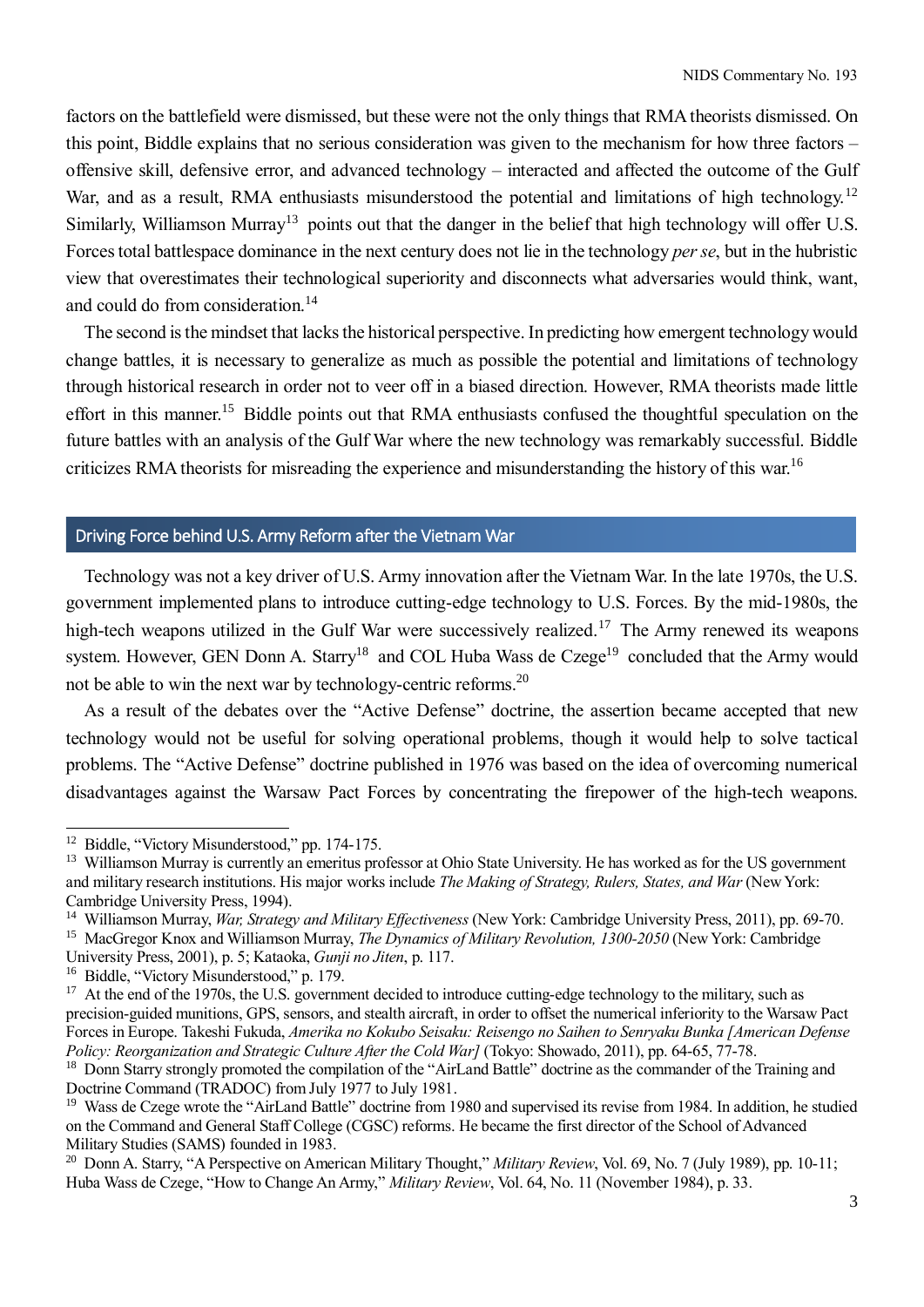However, the disputes about "Active Defense" resulted in the prediction that even if the U.S. Army won the first battle, it would not be possible to withstand the breakthrough of the follow-on echelons in the second battle, and that the U.S. Army would be defeated after all.<sup>21</sup>

The driving force behind the Army innovation was to raise the level of the knowledge and practice of the science and art of war. Czege explained that the fundamental key to controlling and integrating change effectively was to develop the artful practice of war by the officer corps based on a firm foundation of the science on warfighting. Similarly, Starry explained that in order to achieve change, there must be imaginative officers who had trained themselves or had been trained to think logically, and the intellectual prowess must be the cultural commonality amongst U.S. Army officer corps.<sup>22</sup>

Czege showed how the organized body of knowledge on warfighting drove the Army reforms effectively. This content can be summarized into two parts.

First, Czege showed that the body of knowledge would enable soldiers to change methods timely to comply with new conditions. He pointed out that soldiers were so practical that they generally failed to learn and apply the body of knowledge, such as why the current fighting method had been developed, what rationales were behind its uses, and under what conditions had it succeed. Czege explained that organizing this kind of knowledge in an orderly manner would improve sensitivity to detecting changes in conditions that might invalidate current methods, as well as would strengthen judgement and creativity when concretely thinking about methods in response to the new conditions. He concluded that learning and teaching how-to alone would no longer be sufficient to maintain an effective Army as the rate of change in missions, technology, and battlefield conditions would continue to accelerate.<sup>23</sup>

Second, Czege explained that firm theoretical constructs based on the body of knowledge would measure, enlighten, guide, and drive change and action. He added that the future way of war must not be left only to technicians, and that soldiers educated in the underlying combined arms theory must look into evolving technological development.<sup>24</sup> In fact, the operational concept, which was created by Starry from his study on "deep attack" – fighting against the follow-on echelon of the Warsaw Pact Forces from the deep areas far beyond the forward edge of battle area (FEBA), dictated the requirements for organizational reform, training reform, and weapons system development. In particular, the technological requirement that he demanded, which far outstripped the capability of the technology of the time, served as a guideline for the weapons system development and as a measure for evaluating the effectiveness of new weapons.<sup>25</sup>

The basis for raising the level of the knowledge and practice of the science and art of war was the Army's renewal of military professionalism in the 1970s. The new professionalism defined the professional expertise

4

<sup>21</sup> Headquarters, Department of the Army, *FM100-5 Operations* (Washington, D.C.: GPO, 1976), pp. 3-5 to 3-6, 5-3, John L. Romjue, *From Active Defense to AirLand Battle: The Development of Army Doctrine 1973-1982* (Ft. Monroe, Va.: U.S. Army Training and Doctrine Command, 1984), pp. 16-17; William S. Lind, "Some Doctrinal Questions for the United States Army," *Military Review*, Vol. 59, No. 3, pp. 57, 62-64.

<sup>22</sup> Czege, "How to Change An Army," pp. 38, 48-49; Donn A. Starry, "To Change An Army," *Military Review*, Vol. 63, No. 3 (March 1983), p. 27. Additionally, Robert Scales points out that it was the quality of the young soldier and his leaders that proved so overwhelmingly decisive in the Gulf War, and that U.S. Army was would seek to outthink rather than outslug its opponents. Robert H. Scales Jr., *Certain Victory: The U.S. Army in the Gulf War* (Washington, D.C.: Potomac Books, 2006),  $\overline{p.}36.$ 

Czege, "How to Change An Army," pp. 34-35, 39-40.

<sup>24</sup> Ibid., pp. 41-44.

<sup>&</sup>lt;sup>25</sup> Starry, "To Change An Army," p. 26; Richard Lock-Pullan, "How to Rethink War: Conceptual Innovation and AirLand Battle Doctrine," *The Journal of Strategic Studies*, Vol. 28, No. 4 (August 2005), p. 684.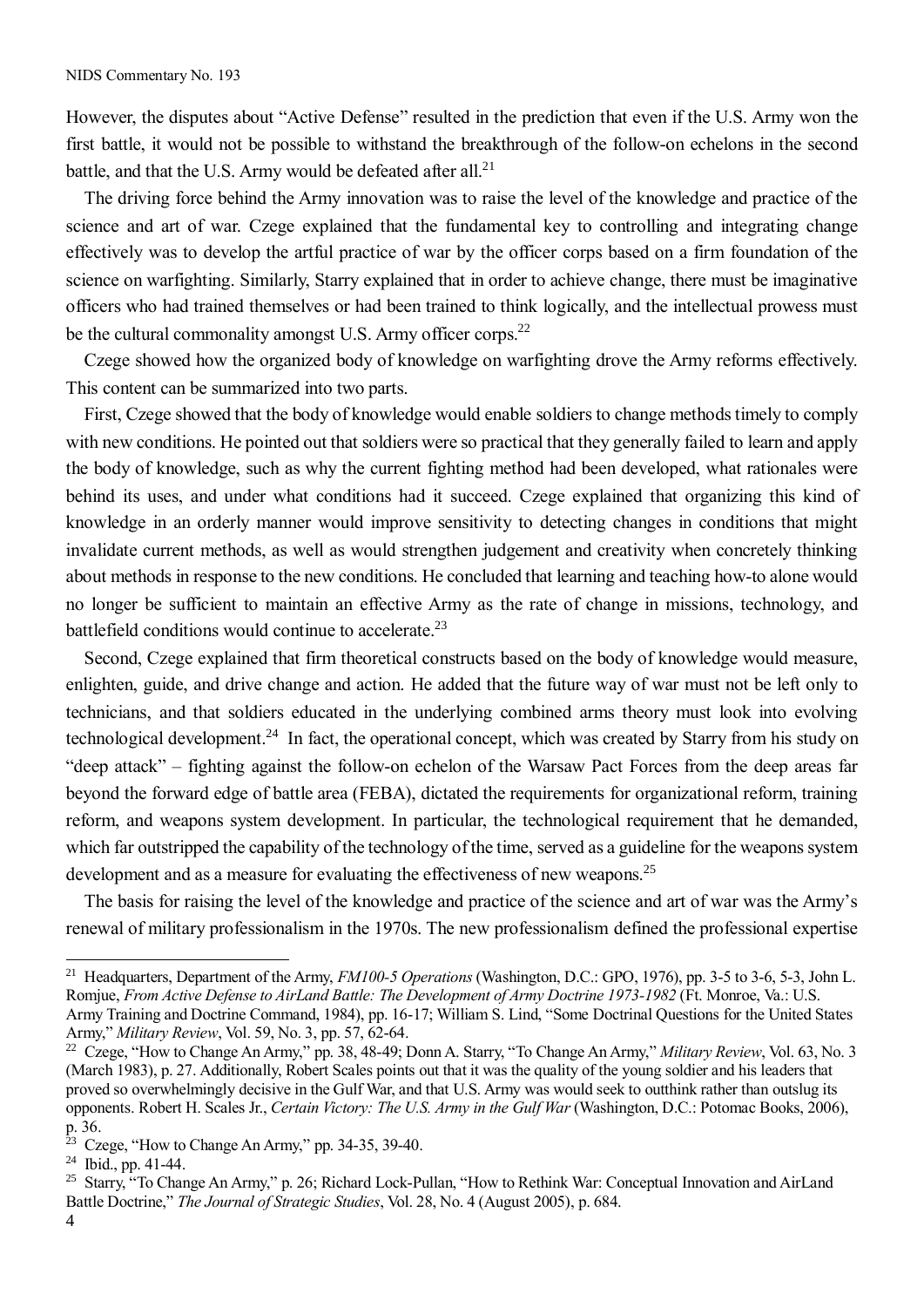of the officer corps as the knowledge and skills that were closely related to "the management of violence."<sup>26</sup>

After the Vietnam War, many senior officers insisted that the U.S. Army should never take on a sociopolitical role as the Army played in Vietnam. They supported return to the conventional war.<sup>27</sup> Additionally, the 1970 study on military professionalism by the Army War College, which was carried out under the direction of GEN William C. Westmoreland, the Chief of Staff of the Army, pointed out that one of the primary causes for the deviation from ideal professionalism was the lack of professional technical competence on the part of middle and senior grade officers.<sup>28</sup>

Under these views, improving combat skills became the urgent task. The U.S. Army had to reshape itself into an all-volunteer Army that was regularly well-trained and highly responsive to "come-as-you-are war."<sup>29</sup> In the mid-1970s, in order to foster technical competence, Department of the Army initiated "Officer Personnel Management System (OPMS)," and Training and Doctrine Command (TRADOC) reformed the training system for officers.<sup>30</sup>

It was the Command and General Staff College (CGSC) that opened the door to raising the level of the knowledge and practice of the science and art of war. Since the mid-1970s, the successive commandant had been trying to complement the skills-focused rebuilding of the Army with an intellectual rejuvenation. MG John H. Cushman, who was a commandant from July 1973 to August 1977, introduced the case study method with small work groups in order to place students in a situation where they had to identify, analyze, and suggest a solution to a problem. In such an environment, the student's thinking and problem-solving ability was developed.<sup>31</sup>

Under the supervision of LTG William R. Richardson,<sup>32</sup> Deputy Chief of Staff for Operations and Plans (DCSOPS), Czege conducted study focusing on an analysis of the CGSC's ability to train and educate the officer corps. He examined what had to be done to increase its effectiveness to meet the challenges facing the U.S. Army in the future until 2000. Richardson and Czege viewed it as a problem that the CGSC curriculum was so crammed with "spoon feeding" of information which was built on an insufficient theoretical foundation that there remained too little time for reflection, resulting in the atmosphere where students were not challenged mentally.<sup>33</sup>

<sup>26</sup> Donald B. Vought and John C. Binkley, "Fort Apache or Executive Suite?: The US Army Enters the 1980's," *Parameters*, Vol. 8, No. 2 (June 1978), p. 25; Lock-Pullan, "How to Rethink War," p. 681.

<sup>27</sup> Vought and Binkley, "Fort Apache or Executive Suite?," p. 25.

<sup>28</sup> US Army War College, *Study on Military Professionalism* (Carlisle Barracks, PA: US Army War College, 1970), pp. iii-iv, 18-19.

<sup>&</sup>lt;sup>29</sup> Romie L. Brownlee and William J. Mullen III eds., *Changing An Army: An Oral History of General William E. DePuy, USA retired* (Washington, D.C.: GPO, 1986), p. 183.

<sup>30</sup> William M. Donnelly, "Professionalism and the Officer Personnel Management System," *Military Review*, Vol. 93, No. 3 (May-June 2013), pp. 16-17; David D. Haught, *Officer Personnel Management in the Army: Past, Present and Future* (Carlisle Barracks, PA: US Army War College, 2003), p. 1; John L. Romjue, Susan Canedy, and Anne W. Chapman, *Prepare the Army for War: A Historical Overview of the Army Training and Doctrine Command, 1973-1993* (Honolulu, HA: University Press of the Pacific, 2002), p. 23-26, 32-36; Walter E. Kretchik, *U.S. Army Doctrine: From the American Revolution to the War on Terror* (Lawrence, KS: University Press of Kansas, 2011), p.201.

<sup>&</sup>lt;sup>31</sup> Robert A. Doughty, "The Command and General Staff College in Transition, 1946-1976," Ft. Leavenworth, KS: CGSC, 1976, pp. 82-83.

<sup>&</sup>lt;sup>32</sup> Richardson assumed the commandant of the CGSC from October 1979 to August 1981, DCSOPS from September 1981 to March 1983, and the TRADOC commander from March 1983 to his retirement in June 1986. Since his assumption of the CGSC commandant, he led the CGSC's reforms for a total of seven years.

<sup>&</sup>lt;sup>33</sup> Huba Wass de Czege, "Final Report: Army Staff College Level Training Study," Carlisle Barracks, PA: U.S. Army War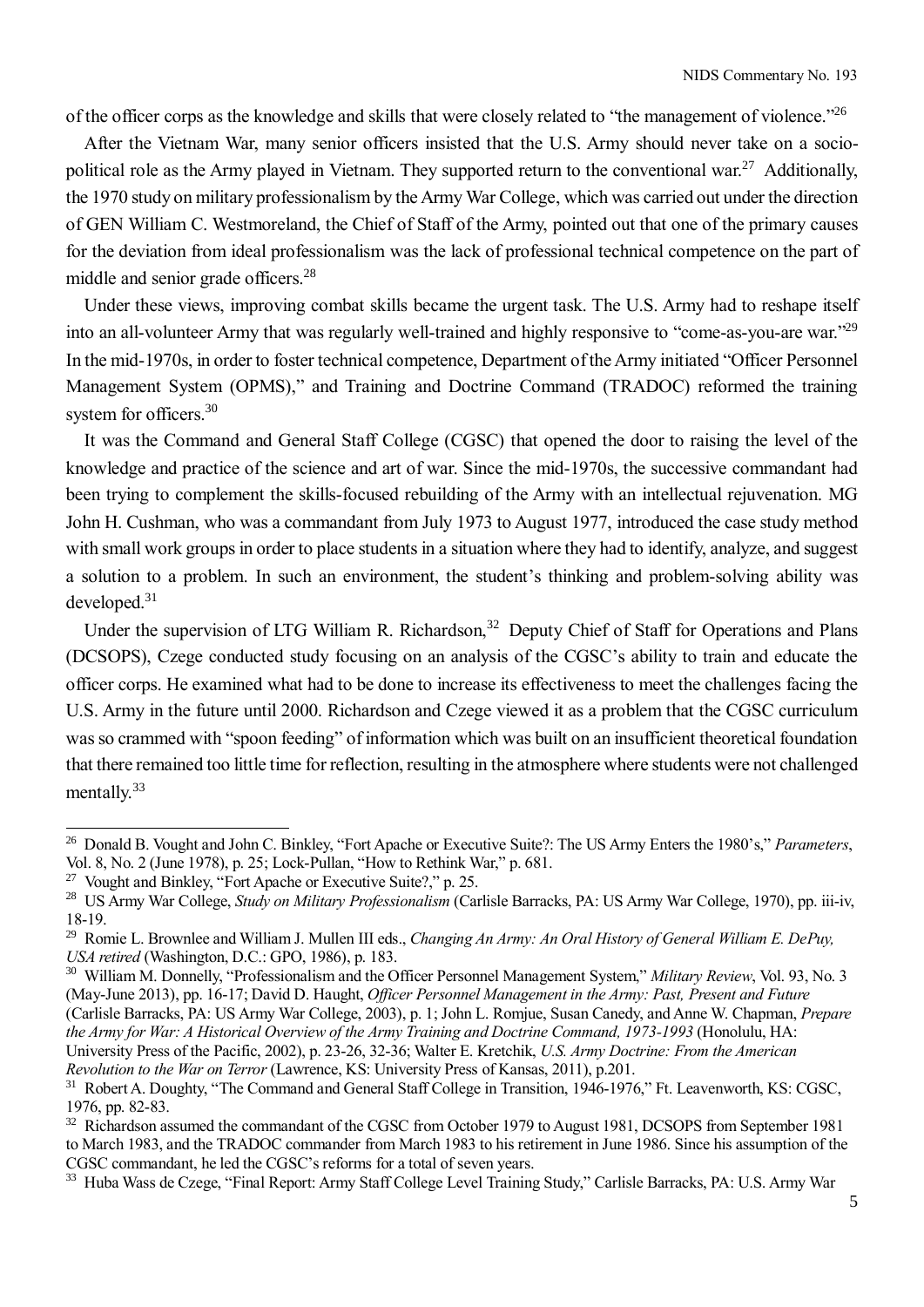In the mid-1980s, CGSC began to act as a professional university rather than training school. In October 28, 1985, Richardson, TRADOC commander at the time, told the CGSC members that instructors should be the authorities to teach students how to think, not what to think and what to do; instructors should put an emphasis on the quality of student thinking; and the mechanical approaches to instruction that reduce learning to techniques and formula should be halted.<sup>34</sup> By 1986, the prevailing atmosphere within CGSC was dramatically improved. Faculty expertise had grown, and student enthusiasm appeared to be high.<sup>35</sup> In 1988, COL Michael Wyly, U.S. Marine Corps, pointed out that the first-year course (CGSOC) was so markedly improved over what it had been only five years ago, and that it was a course worthy of the name education. He added that the Army's concept of School of Advanced Military Studies (SAMS), which was real education about warfare, set a standard that every American Service ought to adopt.<sup>36</sup>

The U.S. Army innovation after the Vietnam War shows that the assertion of transformation advocates is questionable. It was raising the level of the knowledge and practice of the science and art of war which led the Army innovation. The disciplined body of professional knowledge on warfighting was seen to be effective in bringing reforms in a variety of fields together, making the change timely and opportune, and realizing innovation based on sound judgement. But in contrast, a great leap in technology was seen as a portion of the Army reforms that were driven by the intellectual prowess of the officer corps.

#### Concluding Remarks

The Gulf War did not only triggered the RMA theory, but also influenced the subsequent developments of world history in many aspects, such as politics, diplomacy, and military affairs. The significance of the Gulf War is by no means small even today.

In March 2021, 30 years after the end of the Gulf War, the National Institute for Defense Studies (NIDS), Japanese Ministry of Defense, published *Aspects of the Gulf War 1990-1991*, which captures the Gulf War from both military and political perspectives. Additionally, in September 2021, the NIDS held the International Forum on War History with the aim of conducting extensive study from both military and political perspective to assess the historical significance of the Gulf War in a broader context.

#### 【Links】

*Aspects of the Gulf War 1990-1991*, edited by the Center for Military History:

http://www.nids.mod.go.jp/publication/falkland/gulf\_war.html

International Forum on War History 2021:

http://www.nids.mod.go.jp/english/event/forum/index.html

College, 1983, p. 46; Kevin C. M. Benson, "Educating the Army's Jedi: The School of Advanced Military Studies and the Introduction of Operational Art into U.S. Army Doctrine, 1983-1994," Ph.D. diss., University of Kansas, 2010, pp. 89-90; Department of the Army, "Professional Development of Officers Study: Vol. 1," Washington, D.C.: GPO, 1985, p. 28.

<sup>&</sup>lt;sup>34</sup> Michael David Stewart, "Raising a Pragmatic Army: Officer Education at the U.S. Army Command and General Staff College, 1946-1986," Ph.D. diss., University of Kansas, 2010, p. 269.

<sup>35</sup> Stewart, "Raising a Pragmatic Army," pp. 300, 303.

<sup>36</sup> Michael D. Wyly, "Educating for War," *Marine Corps Gazette*, Vol. 72, No. 4 (April 1988), pp. 28, 30-31.